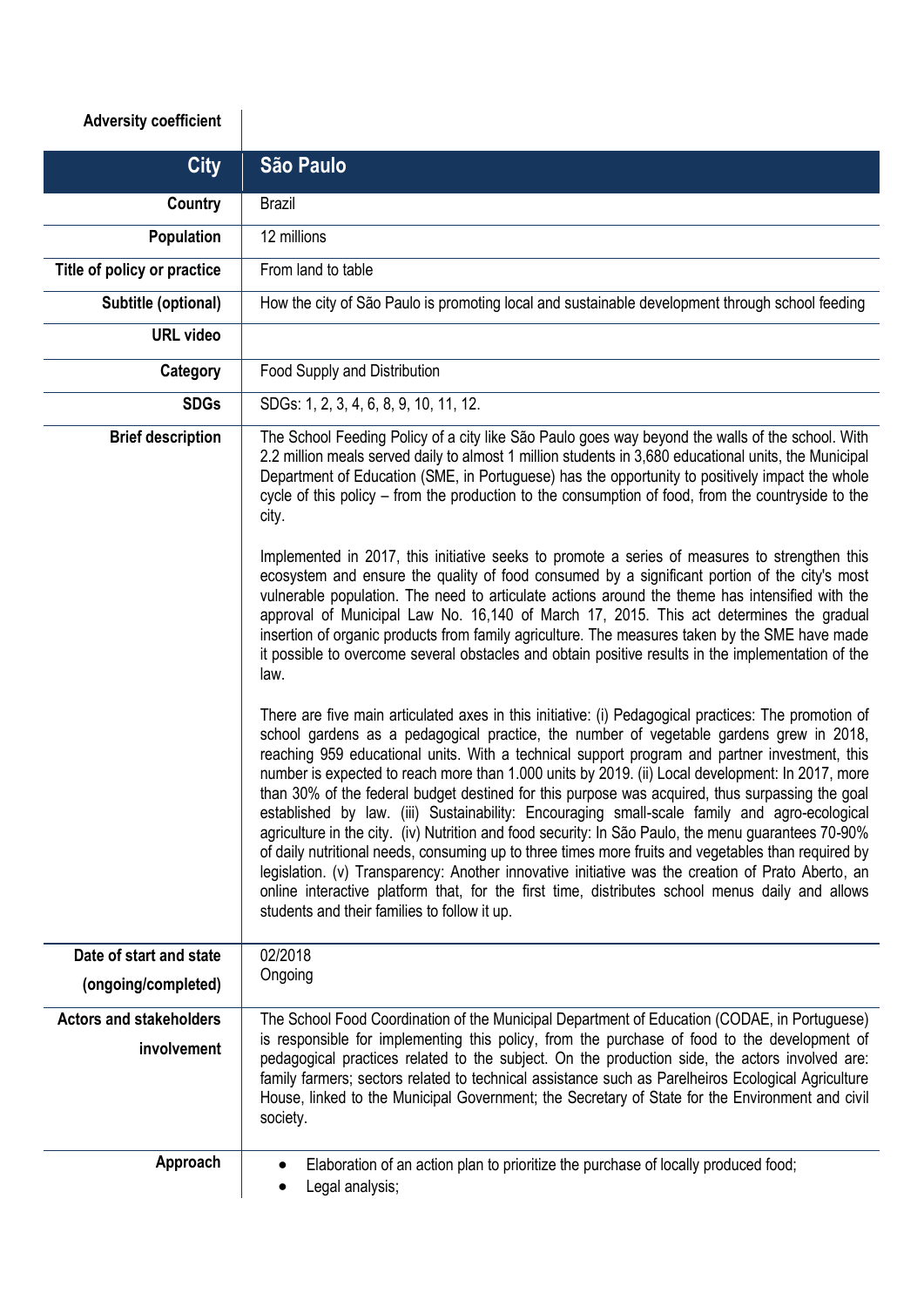|                  | Reach out and raise awareness among small producers on the dissemination of supply<br>possibilities for the municipality, without intermediaries;<br>Coordination with other government agencies for technical cooperation;<br>$\bullet$<br>Intervention with local stakeholders to improve production quality and logistics operations;<br>$\bullet$<br>Training targets more than 650 schools in order to expand school gardens.                                                                                                                                                                                                                                                                                                                                                                                                                                                                                                                                                                                                                                                                                                                                                                                                                                                                                                                                                                                                                                                                                                                                                              |
|------------------|-------------------------------------------------------------------------------------------------------------------------------------------------------------------------------------------------------------------------------------------------------------------------------------------------------------------------------------------------------------------------------------------------------------------------------------------------------------------------------------------------------------------------------------------------------------------------------------------------------------------------------------------------------------------------------------------------------------------------------------------------------------------------------------------------------------------------------------------------------------------------------------------------------------------------------------------------------------------------------------------------------------------------------------------------------------------------------------------------------------------------------------------------------------------------------------------------------------------------------------------------------------------------------------------------------------------------------------------------------------------------------------------------------------------------------------------------------------------------------------------------------------------------------------------------------------------------------------------------|
| Innovation       | The appropriation of the food production chain becomes more feasible, since the production and<br>the consumption take place in the same city. This allows consumers to check production in loco,<br>and see what the environmental and social impacts are. All this has a strongly innovative<br>character, since in the great urban centers the logic of the unconscious consumption of ultra-<br>processed foods reigns, and the productive chain is not even known. Innovative is also the valuing<br>aspect of organic food in the context of this purchase. Even the farmer in agro-ecological<br>transition, the legislation governing this purchase provides differentiated remuneration with the<br>objective of encouraging this process. This becomes an attraction for farmers to initiate this<br>change and promote considerable improvements in food quality. Innovation does not only affect<br>the farmer, but also the consumer: this is the case of the students of municipal schools. The<br>gardens are examples of breaking paradigms of consumption, bringing children closer to the<br>productive chain, making them more aware and capable of contributing to sustainable<br>development. The formations promoted by CODAE have guided the use, technical and<br>pedagogical, stimulating garden projects inserted in the Political Project Pedagogical schools,<br>enabling children to be protagonists of this process. This provides students with knowledge from<br>the production of organic foods, stimulating healthy eating habits, to the composting process. |
| Impact           | Social impacts: access to quality food is limited in large urban centers, especially in their<br>peripheries, where the most vulnerable populations usually live. When we relate the rural and<br>urban environments in a large city like São Paulo, these populations can access these foods at a<br>reasonable cost, since they are also produced in these same peripheries. The proximity between<br>production and consumption reduces the cost of food, generating a positive social impact related<br>to the population's access to fresh food.                                                                                                                                                                                                                                                                                                                                                                                                                                                                                                                                                                                                                                                                                                                                                                                                                                                                                                                                                                                                                                           |
|                  | Economic Impacts: the agricultural activity, if it is attractive in terms of income generation, keeps<br>the farming families in their activity. In the context of public purchases that generate better<br>revenue, this circumstance assumes an even more relevant role, since it increases the family<br>income and provides movement in the local economy. In this sense, it is affirmed that the<br>economic impact of this public policy occurs in the scope of the generation of an economically<br>profitable activity.                                                                                                                                                                                                                                                                                                                                                                                                                                                                                                                                                                                                                                                                                                                                                                                                                                                                                                                                                                                                                                                                 |
|                  | Environmental impacts: the rural environment is responsible for preserving the ecosystems where<br>they are inserted, since they provide food to the population. The sustainability of these<br>ecosystems is ensured through the preservation of water sources, for example. The ecological<br>balance of a preserved environment is what guarantees the full development of agricultural crops.<br>This is what we intend to promote within the scope of this policy of encouraging agroecology.                                                                                                                                                                                                                                                                                                                                                                                                                                                                                                                                                                                                                                                                                                                                                                                                                                                                                                                                                                                                                                                                                              |
| <b>Inclusion</b> | Social inclusion: The theme of social inclusion is highlighted in this process due to the strong<br>social participation in its construction. The support obtained from different sectors of civil society<br>was essential for the construction of the Municipal Law 16.140 / 2015, and has been so<br>throughout its implementation. A collegiate body defined within the scope of the legislation itself<br>provides for the full follow-up of the actions that culminate in its implementation, and this group is<br>formed, for the most part, by sectors of civil society. Representation of farmers, members of the<br>technical assistance sectors, public school educators such as teachers and school cooks,<br>members of participatory councils on the issue of SAN, all together they are able to deliberate and<br>guide actions. In practice, social inclusion can be noticed from the performance of civil society<br>organizations with technical assistance in the agricultural region of São Paulo. We can argue the<br>same about the support of these organizations in the implementation of the school garden as a                                                                                                                                                                                                                                                                                                                                                                                                                                                        |